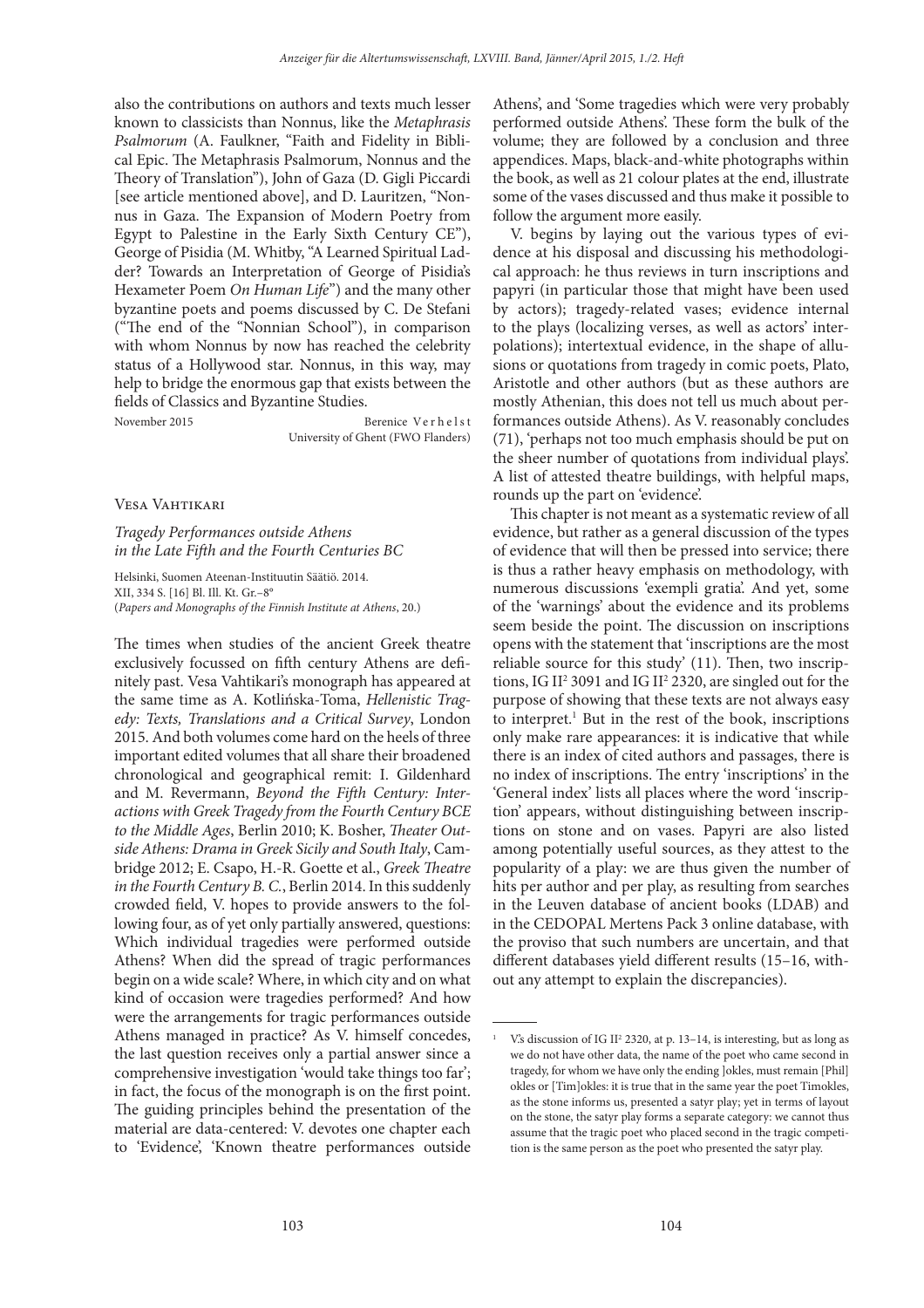5

Vases are central to the argument about re-performance/performance outside Athens, and so the evidence for 'tragedy related vases' is examined in some detail, in the hope of producing a list of the elements that will allow us to say that a vase represents a specific performance, rather than a mythological narrative (22–23: here, V. develops ideas advanced by Roscino and Taplin).<sup>2</sup> But again, there are problems, of which V. is aware (see his comments at p. 22): the relationship between vase paintings and tragedies (I actually would say, between vase-paintings and the 'outer world') is an extremely complex one. It is therefore a pity that, although provenances are given (whenever possible), no real effort is made at contextualizing these vases. Pages 36–44 offer interesting remarks about gestures; but they remain at the intuitive level: looking more in depth into gestures, and more specifically into what the ancients called *schemata*, might have paid dividends.<sup>3</sup> There is however a methodological problem with using gestures as index of theatricality. Unlike actors, for whom gesture and body movements complement the dialogue or song, painters must communicate a message through images only. As a result, we must expect that typical gestures will have been a central element of the repertoire of vase-painters – but this means that gestures on vases, schemata, are used to express a story, any story, not necessarily a theatrical story: we cannot take specific gestures as indexes of theatricality. (One has only to think of Emma Hamilton's 'attitudes', modelled on ancient vases, to see how things might have worked the other way round.)<sup>4</sup>

The next chapter focuses on 'Known theatre performances outside Athens.' It includes discussion of 'Aeschylus in Sicily' (performance of the Aetnaeae, reperformance of the Persae), 'Euripides in Macedonia' (performance of the Archelaus), the 'Rural Dionysia' and what plays might have been performed there, and 'Alexander the Great'. This is mostly well-known material, sometimes presented in an unnecessarily complicated way.<sup>5</sup>

The fourth chapter contains a list of 'Tragedies' which were very probably performed outside Athens', in alphabetical order, from Achilles Thersitoctonus by Cheremon to Thyestes in Sicyon by Sophocles. For each play we get all there is to know about plays of the same name by other tragedians, allusions to it in comic plays, actors' interpolations and localizations (if any), and theatrical vases that might refer to the play. All these are very likely indications of re-performance – with the vases providing the 'outside Athens' localization. The results of this survey are relatively meagre: since the vases are all South-Italian (whether Apulian, Lucanian, Campanian or Paestan) and Sicilian, if one believes that these vases were influenced by theatrical representations, it is possible to infer that the play was probably performed at some point in Magna Graecia (or Sicily) around the date of the earliest of the group of vases in question. How and in what context it was performed (if it was) remains elusive and is not discussed.

The conclusions sum up the picture drawn so far, but also add to it. Under the heading 'Some poets and their tragedies', we are told that the plays of some other tragedians too (Phrynichus, Dionysius, Carcinus II, Antiphon, Mamercus) might have been performed in Sicily – but we have no evidence for such performances. Under the heading 'some painters and their vases', some painters (e. g. the Darius painter) are singled out as likely to have witnessed numerous performances of tragedies, because of the number of their vases that can be related to a theatrical theme. Five pages attempt to relate the provenance of the vases to possible venues for the performance of tragedy in Sicily and Magna Graecia. An examination of the tragic myth cycles probably performed outside Athens and of their main themes shows that they 'do not seem to differ' from the myth cycles and themes of the tragedies performed in Athens (208–211). V. then attempts an answer to the question of 'How did the classics become classics'; but the discussion remains somewhat superficial, and V. acknowledges the danger of circular reasoning in his argumentation (215).<sup>6</sup>

C. Roscino, 'L'immagine della tragedia: elementi di caratterizzazione teatrale e iconografia nella ceramica italiota e siceliota', in L. Todisco (ed.), La ceramica figurata a soggetto tragico in Magna Grecia e Sicilia, Rome 2003, 223–259; O. Taplin, Pots and Plays. Interactions between Tragedy and Greek Vase-Painting of the Fourth Century BC, Los Angeles 2007.

<sup>3</sup> See e. g. M. L. Catoni, Schemata: comunicazione non verbale nella Grecia antica, Pisa 2005; for a fascinating explication of gestures on ancient vases see also A. de Jorio, Gesture in Naples and Gesture in Classical Antiquity, Translated, with Introduction and Notes, by A. Kendon, Bloomington 2000.

<sup>4</sup> A detail: the 'Goose play' vase (on which see now M. Denoyelle and F. Silvestrelli, 'From Tarporley to Dolon: The Reattribution of the Early South Italian "New York" Goose Vase, The Metropolitan Museum Journal 48, 2013, 59–71) is discussed at p. 50 as an example of dramatic dialogue within a vase. Clearly this is not a vase representing tragedy; but as V. is interested in tragic (re)performances outside Athens, the presence of the inscription ΤΡΑΓΩΙΔΟΣ besides the figure at the upper left of face A might have been mentioned, either here, or at p. 51, under 'name labels on figures'.

B. Le Guen's paper on Alexander, 'Theatre, religion and politics at Alexander the Great's travelling royal court', and E. Moloney's on 'The Macedonian kings and Greek theatre', both in Greek Theatre in the Fourth Century B. C., 231–248 and 249–274, appeared too late for V., but should now be consulted; for the Agen, besides P. Cipolla, Poeti minori del dramma satiresco, Amsterdam 2003, 336–361, see now C. B. Shaw, Satyric play. The evolution of Greek Comedy and Satyr Drama, Oxford 2014, 123–129.

<sup>6</sup> S. Nervegna, 'Performing classics: the tragic canon in the fourth century and beyond', in Greek Theatre in the Fourth Century B. C., 157–87, with its interesting idea of a divided reception, appeared too late for V. But J. Hanink's 'The classical tragedians, from Athenian idols to wandering poets', in Beyond the Fifth Century, 39-67, might have been mentioned (see now her Lycurgan Athens and the Making of Classical Tragedy, Cambridge 2014).